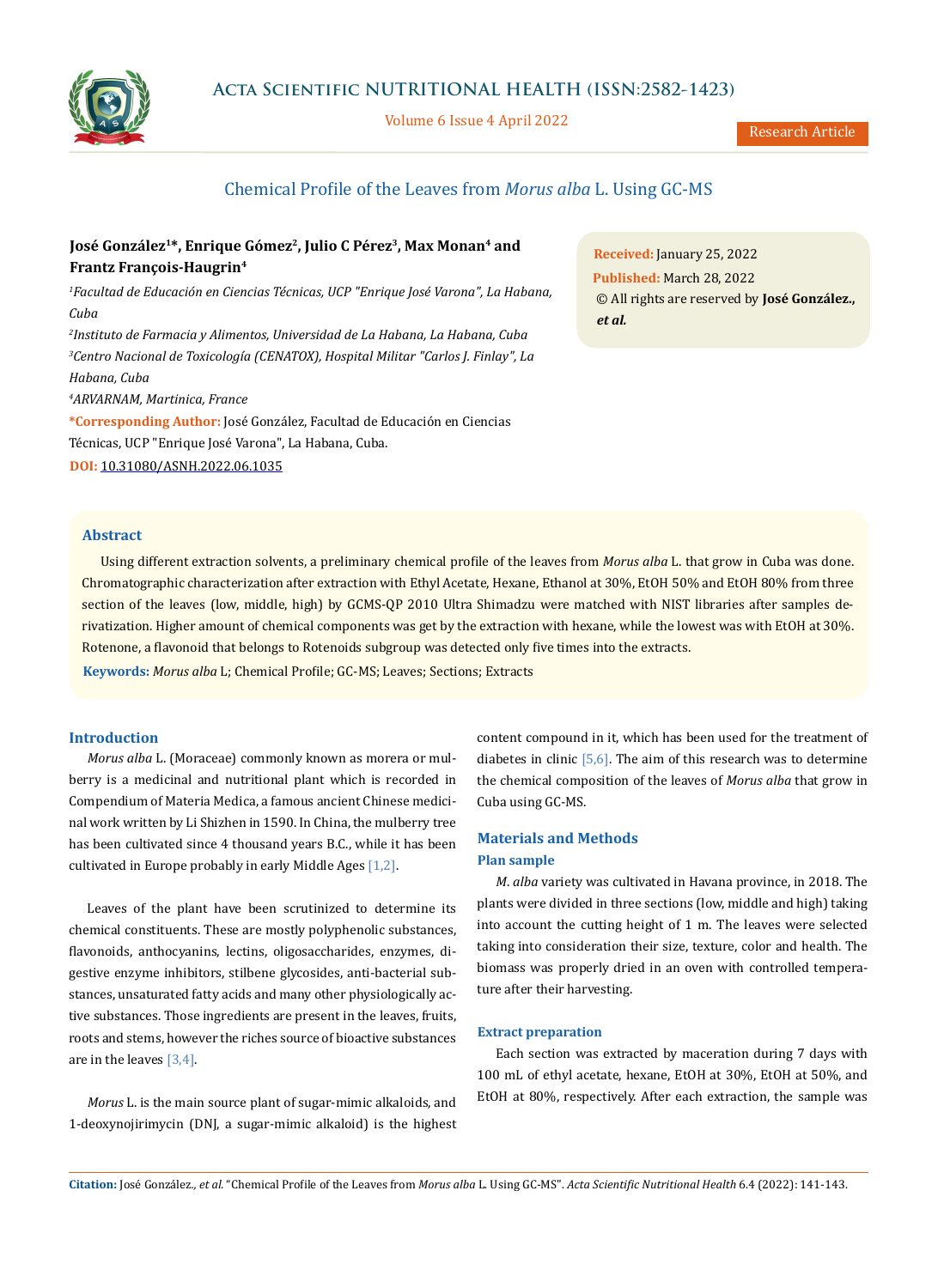dried at room temperature to eliminate the solvent residue. At the end of the extractive method, fifteen extracts of 20 mL were obtained after extract concentration in a rotatory evaporator at 120 rpm, at 70 °C and 500 mbar.

## **GC-MS analysis**

For the identification of metabolites, the samples were subjected to chromatographic analysis in equipment GC/MS, brand Shimadzu QP2010, equipped with a splitter split/split less. With a BP5 (30m × 0.25 mm × 0.25microns) capillary column under the following chromatographic conditions: Helium gas carrier obtained by electron impact fragments to a power of 70 eV rate of 1.2 mL/min, 1:50 split flow and the volume of injected sample of 1 μL. Programmed oven temperature: initial temperature was 70˚C with a heating ramp of 10˚C/min to 300˚C and remained stable at this temperature for 10 minutes. Subsequently the temperature was increased at a rate of 10°C/minute to 300°C for a total time of 78 minutes with an injector temperature 250°C and the interface temperature 300°C. The compounds were analyzed using GC/MS NIST21 and NIST107 library and having into account the results obtained after phytochemical screening according with González., *et al*. 2021 [7]. Silylation agent was N*,* O-bis (trimethylsilyl) trifluoroacetamide (BSTFA) CAS 25561-30-2 Lot: 0901-1 Macherey-Nagel GmbH and C. KG.

#### **Results and Discussion**

Table 1 summarize the general results of the chemical characterization after samples derivatization and chromatographic analysis by GC-MS. Hexane extract show the best chemical compound average detected, while the lowest average was detected with EtOH at 30%. The highest average among the section belongs to the middle part of the plants, while the high section exhibit the lowest average of chemical compounds detected using different solvents of extraction.

Taking into account the presence or absence of rotenone, a flavonoid that belongs to Rotenoids subgroup, this chemical compound was found out only five times among the 15 extracts analyzed in the research. In the case of ethyl acetate, rotenone was detected two times at different retention times, in the low (46.865min) and high sections (42.615min), respectively. Into hexane extract this chemical compound was detected only in low section (Rt 46.020min), while in EtOH at 50% was detected in middle section (Rt 41.720min) and in EtOH at 80% the metabolite was detected in the low section at 50.185min of retention time.

|                 |                         |               |                    |                    |                    | 142                              |
|-----------------|-------------------------|---------------|--------------------|--------------------|--------------------|----------------------------------|
| <b>Sections</b> | <b>Ethyl</b><br>acetate | <b>Hexane</b> | <b>EtOH</b><br>30% | <b>EtOH</b><br>50% | <b>EtOH</b><br>80% | <b>Section</b><br><b>Average</b> |
| Low             | $900*$                  | 925*          | 821                | 916                | 888*               | 890                              |
| Middle          | 905                     | 931           | 909                | $924*$             | 873                | 908.4                            |
| High            | 914*                    | 928           | 846                | 859                | 850                | 879.4                            |
| Average         | 906.3                   | 928           | 863                | 899.6              | 870.3              |                                  |

**Table 1**: General results of chemical components characterized by GC-MS in different sections of *Morus alba* L.

### **\*** Rotenone presence

#### **Conclusions**

GC-MS was used for the first time to characterize the chemical components of the leaves from *Morus alba* L. that grow in Cuba. The results of this research allow to conclude that the influence of chemical solvent and the section of the plant harvest have a big influence in the amount and kind of chemical components that researchers can get in the investigations of medicinal plants. EtOH at 30% showed the poor amount of chemical constituents and rotenone flavonoid was not detected in this extract using this chromatographic method. Further investigations will be necessary to determine the chemical composition of this medicinal plant, especially HPLC-MS and NMR spectroscopy.

## **Bibliography**

- 1. Asano N., *et al*[. "Sugar-mimic glycosidase inhibitors: Natural](https://www.semanticscholar.org/paper/Sugar-mimic-glycosidase-inhibitors%3A-natural-and-for-Asano-Nash/34eb027388b9fd75e85d6a2d80760a5de16670bb)  [occurrence, biological activity and prospects for therapeutic](https://www.semanticscholar.org/paper/Sugar-mimic-glycosidase-inhibitors%3A-natural-and-for-Asano-Nash/34eb027388b9fd75e85d6a2d80760a5de16670bb)  application". *[Tetrahedron: Asymmetry](https://www.semanticscholar.org/paper/Sugar-mimic-glycosidase-inhibitors%3A-natural-and-for-Asano-Nash/34eb027388b9fd75e85d6a2d80760a5de16670bb)* 11 (2000): 1645-1680.
- 2. Asano N., *et al*[. "Polyhydroxylated alkaloids isolated from mul](https://pubmed.ncbi.nlm.nih.gov/11559112/)berry trees (*Morus alba* [L.\) and silkworms \(](https://pubmed.ncbi.nlm.nih.gov/11559112/)*Bombyx mori* L.)". *[Journal of Agriculture and Food Chemistry](https://pubmed.ncbi.nlm.nih.gov/11559112/)* 49 (2001): 4208- [4313.](https://pubmed.ncbi.nlm.nih.gov/11559112/)
- 3. Jyothi MM., *et al*[. "Studies on biochemical constituents of dif](https://www.researchgate.net/publication/282707964_Studies_on_biochemical_constituents_of_different_genotypes_of_Morus_alba_L)ferent genotypes of *Morus alba"*. *[International Journal of Phar](https://www.researchgate.net/publication/282707964_Studies_on_biochemical_constituents_of_different_genotypes_of_Morus_alba_L)[ma and Bio Sciences](https://www.researchgate.net/publication/282707964_Studies_on_biochemical_constituents_of_different_genotypes_of_Morus_alba_L)* 5.2 (2014): 835840.
- 4. [Huo Y. "Mulberry cultivation and utilization in China". In: M.](https://www.fao.org/3/x9895E/x9895e03.htm)  [D. Sánchez, ed. Mulberry for animal production.](https://www.fao.org/3/x9895E/x9895e03.htm) *FAO Animal [Production and Health Paper](https://www.fao.org/3/x9895E/x9895e03.htm)* 147 (2002): 11-43.
- 5. Prieto-Abreu M., *et al*[. "Influence of three](http://scielo.sld.cu/pdf/pyf/v39n3/en_pyf08316.pdf) *Morus alba* L. vari[eties on the growth of](http://scielo.sld.cu/pdf/pyf/v39n3/en_pyf08316.pdf) *Bombyx mori* L". *Pastos y Forrajes* 39.3 [\(2016\): 197-202.](http://scielo.sld.cu/pdf/pyf/v39n3/en_pyf08316.pdf)
- 6. Jianfeng Lin., *et al*[. "Sugar-mimic Alkaloids from Faeces bom](https://www.researchgate.net/publication/301576575_Sugar-mimic_Alkaloids_from_Faeces_bombycis_and_Their_Pronounced_a-Glucosidase_Inhibitory_Activities)[bycis and Their Pronounced α-Glucosidase Inhibitory Activi](https://www.researchgate.net/publication/301576575_Sugar-mimic_Alkaloids_from_Faeces_bombycis_and_Their_Pronounced_a-Glucosidase_Inhibitory_Activities)ties". *[American Chemical Science Journal](https://www.researchgate.net/publication/301576575_Sugar-mimic_Alkaloids_from_Faeces_bombycis_and_Their_Pronounced_a-Glucosidase_Inhibitory_Activities)* 14.1 (2016): 1-9.